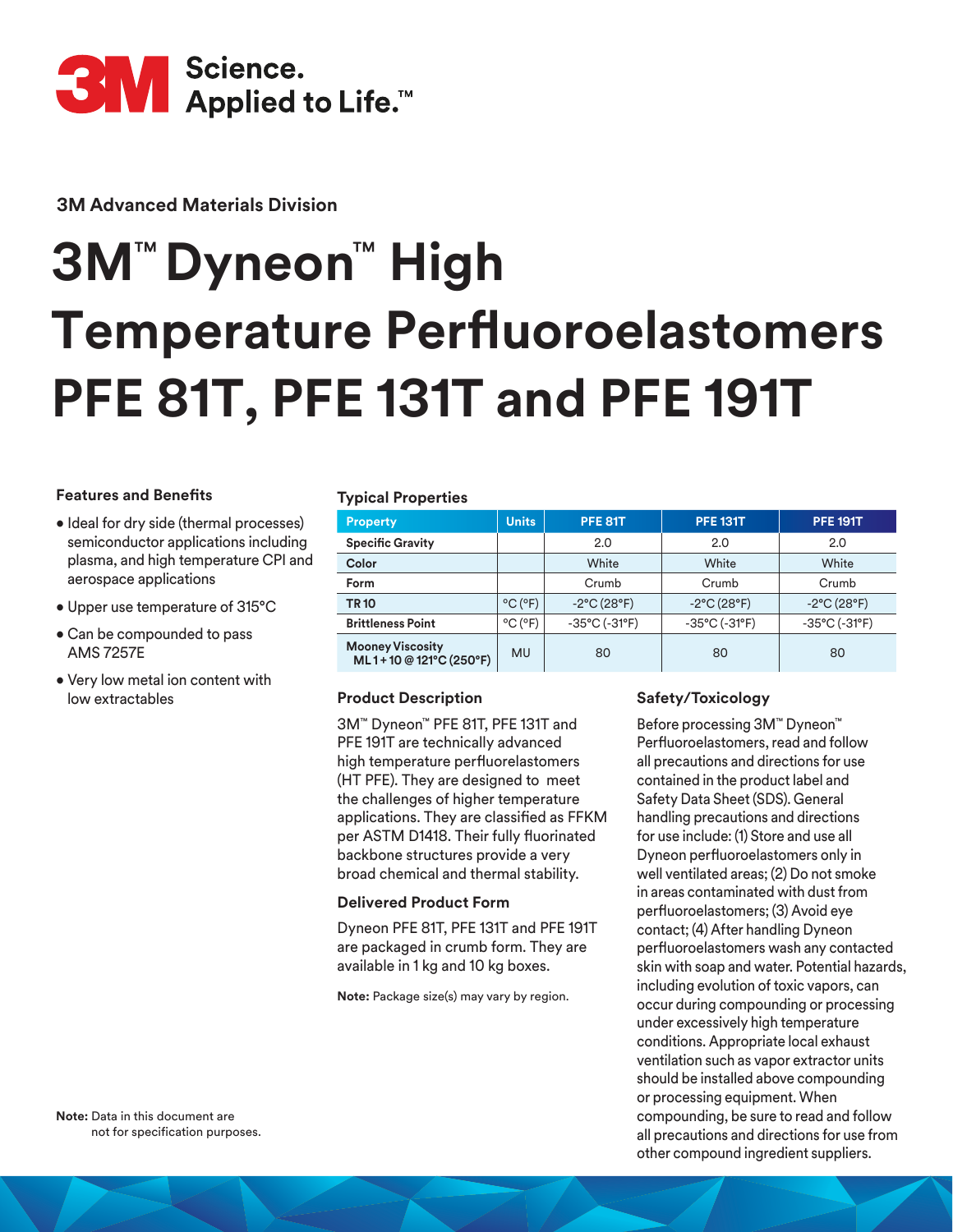## **ISO Registrations**

All Dyneon fluoroelastomers are manufactured at ISO 9001 and 14001 registered facilities.

## **Typical Properties of Vulcanizate**

| <b>Compound</b>                                   | PFE 81TZ | <b>PFE 131T</b> | <b>PFE 191T</b> |
|---------------------------------------------------|----------|-----------------|-----------------|
| 3M™ Dyneon™ Peroxide Cure Perfluoroelastomer 81T  | 94       |                 |                 |
| 3M™ Dyneon™ Peroxide Cure Perfluoroelastomer 131T |          | 94              |                 |
| 3M™ Dyneon™ Peroxide Cure Perfluoroelastomer 191T |          |                 | 94              |
| N550 FEF Carbon Black                             | 15       | 15              | 15              |
| Aerosil <sup>®</sup> R972                         | 1.5      | 1.5             | 1.5             |
| 3M™ Dyneon™ Perfluoroelastomer Curative 01CZ      | 7.5      | 7.5             | 7.5             |

## **Typical Rheological Properties [ASTM D5289] Moving Die Rheometer (MDR), 100 cpm, 0.5° Arc 15 Minutes @ 188°C (370°F)**

| <b>Property</b>                          | <b>Units</b>         | PFE 81T    | <b>PFE 131T</b> | <b>PFE 191T</b> |
|------------------------------------------|----------------------|------------|-----------------|-----------------|
| <b>ML, Minimum Torque</b>                | $dN$ m (inch- $lb$ ) | 1.0(0.9)   | 1.3(1.2)        | 1.6(1.4)        |
| ts2, Time to 2 Inch-Ib Rise from Minimum | <b>Minutes</b>       | 3.4        | 2.4             | 2.1             |
| t'50, Time to 50% Cure                   | <b>Minutes</b>       | 4.7        | 3.6             | 3.7             |
| t'90, Time to 90% Cure                   | <b>Minutes</b>       | 8.4        | 7.0             | 8.3             |
| MH, Maximum Torque                       | dN m (inch-lb)       | 11.4(10.1) | 20.1(17.8)      | 28.9(25.6)      |

## **Typical Physical Properties [ASTM D412] Press Cure 15 Minutes @ 188°C (370°F) Post Cure 24 Hours @ 250ºC (482ºF)**

| <b>Property</b>                        | <b>Units</b> | <b>PFE 81T</b> | <b>PFE 131T</b> | <b>PFE 191T</b> |
|----------------------------------------|--------------|----------------|-----------------|-----------------|
| Tensile                                | MPa (psi)    | 11.9 (1720)    | 15.9 (2300)     | 15.6 (2300)     |
| 100% Modulus                           | MPa (psi)    | 4.7(685)       | 9.1(1310)       | 15.2 (2200)     |
| <b>Elongation at Break</b>             | %            | 230            | 165             | 110             |
| Durometer Type A Hardness [ASTM D2240] | Points       | 71             | 77              | 80              |

## **Compression Set Resistance [ASTM D395 Method B, -214 O-rings]**

| <b>Property</b>                             | <b>PFE 81T</b> | <b>PFE 131T</b> | <b>PFE 191T</b> |
|---------------------------------------------|----------------|-----------------|-----------------|
| 70 Hours @ 232°C (450°F) - 25% Deformation  | 27             | 20              | 15              |
| 168 Hours @ 232°C (450°F) - 25% Deformation | 35             | 25              | 18              |
| 70 Hours @ 300°C (572°F) - 18% Deformation  | 50             | 43              | 33              |
| 168 Hours @ 300°C (572°F) - 18% Deformation | 61             | 52              | 45              |